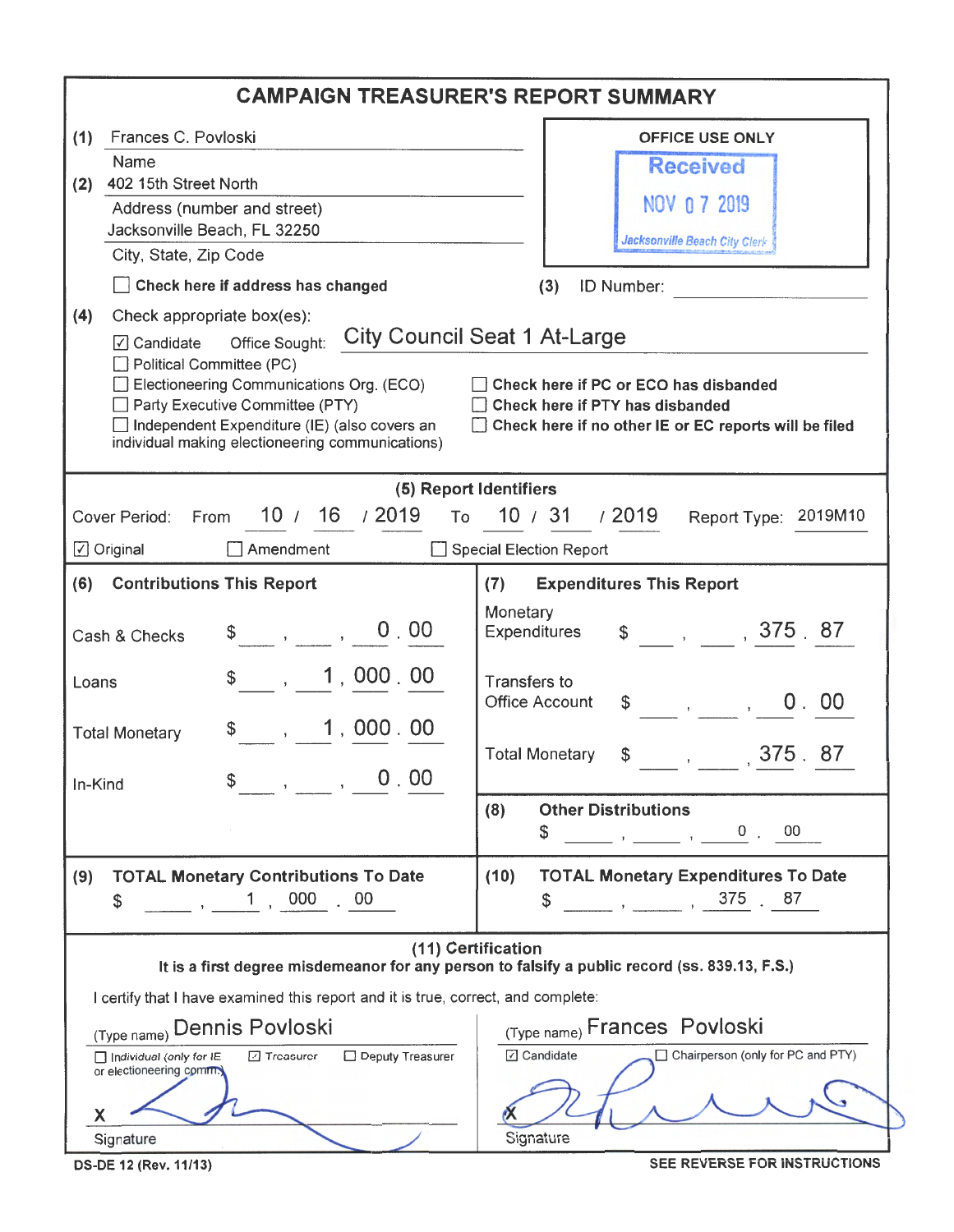## CAMPAIGN TREASURER'S REPORT - ITEMIZED CONTRIBUTIONS

(3) Cover Period  $\frac{10}{16}$  /  $\frac{16}{19}$  through  $\frac{10}{10}$  /  $\frac{31}{19}$  /  $\frac{19}{19}$  (4) Page  $\frac{1}{19}$  of  $\frac{1}{19}$ 

| $(1)$ Name | Frances C. Povloski |  |
|------------|---------------------|--|
|            |                     |  |

 $(2)$  l.D. Number

| (5)<br>Date                       | (7)<br><b>Full Name</b>                                                               |                                   | (8)                  | (9)                  | (10)                   | (11)      | (12)       |
|-----------------------------------|---------------------------------------------------------------------------------------|-----------------------------------|----------------------|----------------------|------------------------|-----------|------------|
| (6)<br>Sequence<br>Number         | (Last, Suffix, First, Middle)<br><b>Street Address &amp;</b><br>City, State, Zip Code | Contributor<br>Occupation<br>Type |                      | Contribution<br>Type | In-kind<br>Description | Amendment | Amount     |
| 10 / 18<br>/2019<br>2019-10-C0001 | Frances C. Povloski<br>402 15th Street N.<br>Jacksonville Beach,<br>FL 32250          | S                                 | Financial<br>Advisor | Loan                 |                        |           | \$1,000.00 |
| $\left  \right $<br>$\prime$      |                                                                                       |                                   |                      |                      |                        |           |            |
| $\prime$                          |                                                                                       |                                   |                      |                      |                        |           |            |
|                                   |                                                                                       |                                   |                      |                      |                        |           |            |
| $\mathcal{L}$ and $\mathcal{L}$   |                                                                                       |                                   |                      |                      |                        |           |            |

 $I = I$ 

 $\sqrt{1}$ 

 $I = I$ 

OS-DE 13 (Rev. 11/13) SEE REVERSE FOR INSTRUCTIONS AND CODE VALUES

Received NOV O 7 2019 Jacksonville Beach City Clerk